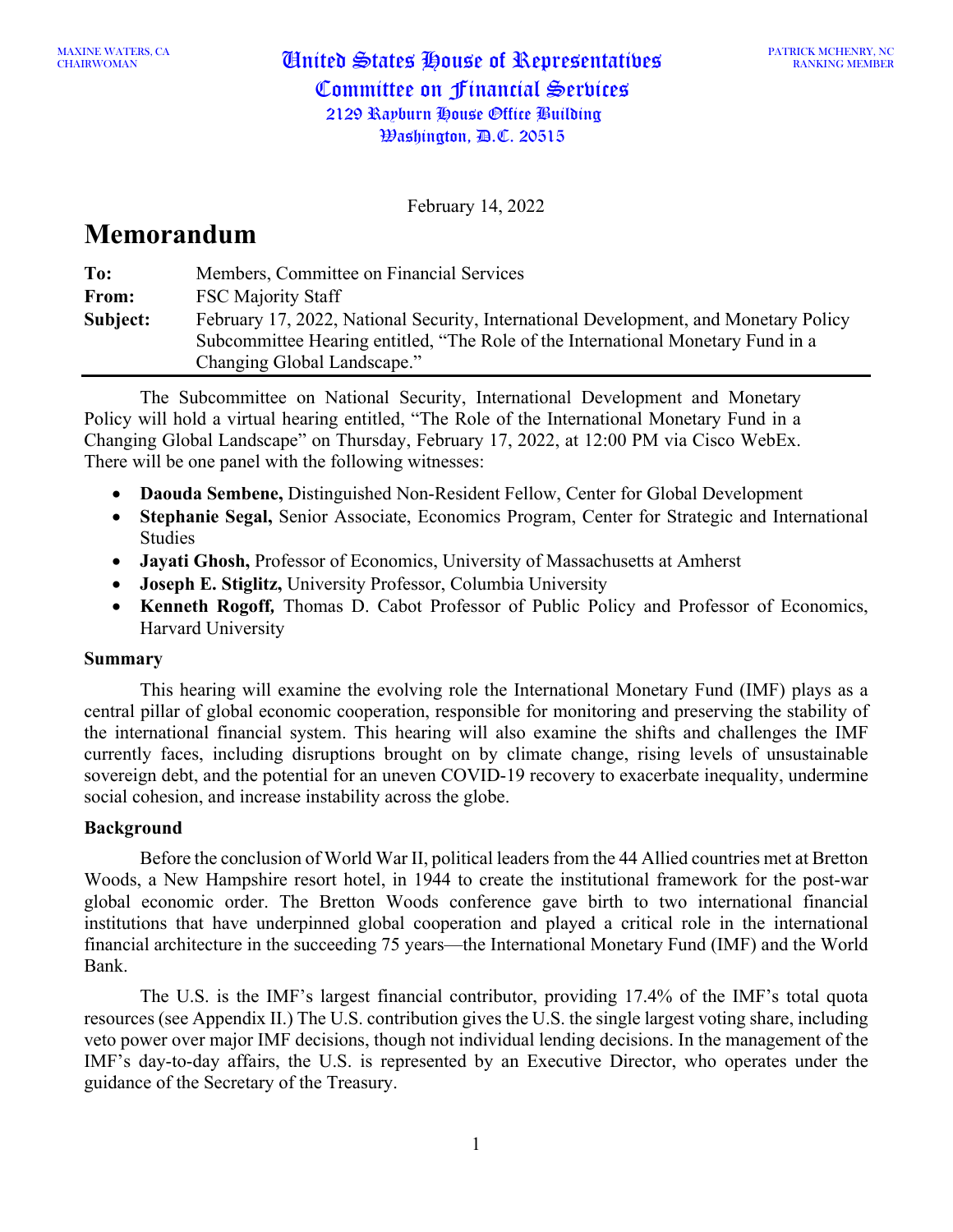The IMF plays a role in safeguarding the international financial system and promoting financial stability through its principal activities of surveillance, financing, and technical assistance. Through surveillance, the IMF monitors its members' economic and financial policies and the global economy, highlights possible domestic and external stability risks, and advises on needed policy adjustments.<sup>[1](#page-1-0)</sup> The IMF also provides loans to countries experiencing financial crises, including debt, currency, and banking crises,<sup>[2](#page-1-1)</sup> and provides technical assistance to countries to help strengthen their capacity to effectively manage their economies, including in areas such as central bank governance, banking supervision, domestic resource mobilization, and anti-money laundering and counter-terrorism financing frameworks.<sup>[3](#page-1-2)</sup> In response, to the health and economic impact of the COVID-19 pandemic, the IMF has provided \$117 billion in new financing to 87 member countries, including about \$12 billion $\mathbb{R}^{3}$  The IMF has also mobilized over \$7[5](#page-1-4)0 million through the Catastrophe Containment and Relief Trust (CCRT).<sup>56675</sup>

#### **Special Drawing Rights**

Created by the IMF in 1969 to supplement the official reserves of its members, countries can hold Special Drawing Rights (SDRs), a special reserve asset of the IMF distributed to each member country in proportion to its shareholding in the Fund, as part of their precautionary reserve balances or convert SDRs for hard currency to finance balance of payments needs, adjust the composition of their reserves, or pay back IMF loans.<sup>[6](#page-1-5)</sup> In August 2021, the IMF approved a \$650 billion allocation of SDRs,<sup>[7](#page-1-6)</sup> of which \$275 billion went to emerging market and developing countries, including \$21 billion to low-income countries, to help transform the global pandemic crisis into a fair and resilient economic recovery.<sup>[8](#page-1-7)</sup>

A primary concern of those opposed to such an allocation was that it would also provide unconditional liquidity to countries who act against U.S. interests, such as China, Russian, Iran, Syria, Venezuela, and Belarus.<sup>[9](#page-1-8)</sup> Six months after the SDR issuance, these geopolitical objections have so far proved to be unfounded.<sup>[10](#page-1-9)</sup> As of February 2022, none of these countries have converted any of their SDRs, and Afghanistan, Venezuela and Burma do not have access to SDRs due to their governments not being officially recognized by the international community.<sup>[11](#page-1-10)</sup> Ethiopia received 288,207,426 SDRs and used all its new SDR allocation, plus most of its previous SDRs holdings.<sup>[12](#page-1-11)</sup>

#### **Debt Service Suspension Initiative**

On April 15, 2020, in the wake of the economic devastation caused by the COVID-19 outbreak, the countries that make up the G20 announced the Debt Service Suspension Initiative (DSSI), which provided a temporary debt service standstill on low-income country bilateral debt to G20 countries.<sup>[13](#page-1-12)</sup> G20 countries called on private creditors to voluntarily participate in the DSSI and provide similar relief, but

<span id="page-1-7"></span><sup>8</sup> International Monetary Fund, *[A Shot in the Arm—How Special Drawing Rights Can Help Struggling Countries](https://blogs.imf.org/2021/08/26/a-shot-in-the-arm-how-special-drawing-rights-can-help-struggling-countries/)* (Aug. 26, 2021)

<span id="page-1-0"></span><sup>1</sup> IMF, *[Comprehensive Surveillance Review](https://www.imf.org/en/Topics/Comprehensive-Surveillance-Review#:%7E:text=The%20IMF%20is%20adapting%20and,for%20a%20transforming%20economic%20landscape)* (May 20, 2021).

<span id="page-1-1"></span><sup>2</sup> IMF, *[IMF Lending](https://www.imf.org/en/About/Factsheets/IMF-Lending)* (Feb. 22, 2021).

<span id="page-1-2"></span><sup>3</sup> IMF, *[Technical Assistance](https://www.imf.org/external/about/techasst.htm)* (Last accessed Feb. 5, 2022) .

<span id="page-1-3"></span><sup>4</sup> Pazarbasioglu, C. and Ramakrishnan, U., International Monetary Fund, *[Sharing the Recovery: SDR Channeling and a New](https://blogs.imf.org/2021/10/08/sharing-the-recovery-sdr-channeling-and-a-new-trust/)  [Trust](https://blogs.imf.org/2021/10/08/sharing-the-recovery-sdr-channeling-and-a-new-trust/) (Oct. 8, 2021)*

<span id="page-1-4"></span><sup>5</sup> U.S. Department of the Treasury*, [Report to Congress from the Chairman of the National Advisory Council on International](https://home.treasury.gov/system/files/206/2021NACReport-FINAL.pdf)  [Monetary and Financial Policies,](https://home.treasury.gov/system/files/206/2021NACReport-FINAL.pdf)* (Jun. 2021).

<span id="page-1-5"></span><sup>6</sup> Morgan Stanley Research, *SDR You Ready for More*? (Dec. 4, 2020).

<span id="page-1-6"></span><sup>7</sup> IMF, *[IMF Governors Approve a Historic US \\$650 Billion SDR Allocation of Special Drawing Rights](https://www.imf.org/en/News/Articles/2021/07/30/pr21235-imf-governors-approve-a-historic-us-650-billion-sdr-allocation-of-special-drawing-rights)*, (Aug. 2, 2021).

<span id="page-1-8"></span><sup>9</sup> Atlantic Council, *IMF delivers fiscal firepower* (August 23, 2021)

<span id="page-1-9"></span><sup>10</sup> Canter for Business and Government, *The Dog that Has Not Barked: Use of the 2021 SDR Allocation* (Feb. 2022). Publication pending.

<span id="page-1-10"></span><sup>11</sup> Lawder, D., Reuters, *IMF blocks Afghanistan's access to SDR reserves over lack of clarity on government* (Aug. 18, 2021)

<sup>&</sup>lt;sup>12</sup> Congressional Research Service (email dated Feb. 8, 2022).

<span id="page-1-12"></span><span id="page-1-11"></span><sup>&</sup>lt;sup>13</sup> World Bank. [COVID 19: Debt Service Suspension Initiative](https://www.worldbank.org/en/topic/debt/brief/covid-19-debt-service-suspension-initiative) (Apr. 23, 2021).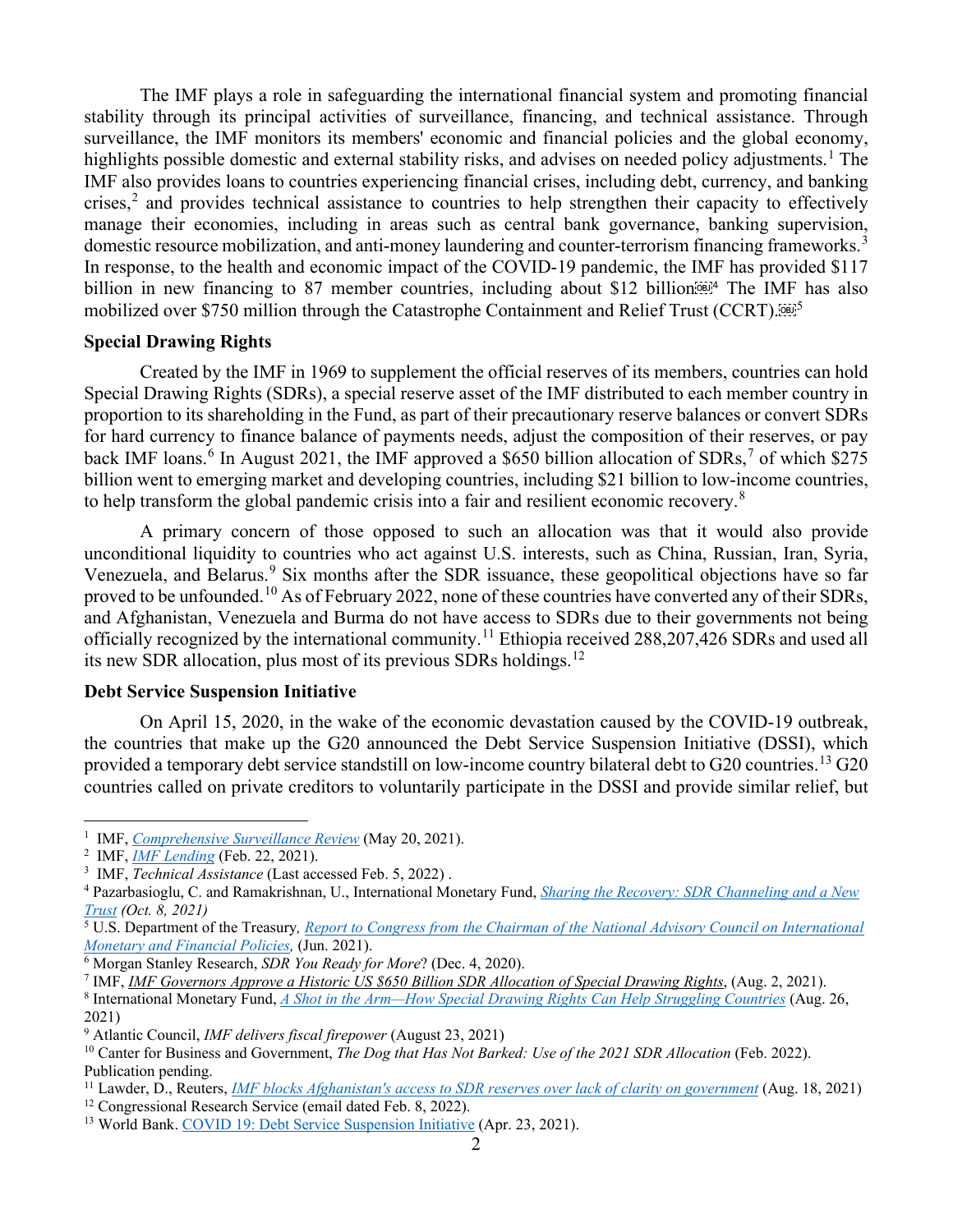eligible low-income countries continued to pay their private creditors even after obtaining official relief due to fears of reputational damage, credit rating downgrades, and loss of market access.<sup>[14](#page-2-0)</sup> The DSSI expired at the end of 2021.<sup>[15](#page-2-1)</sup>

#### **Common Framework**

Given the scale of the COVID-19 crisis, with interest rates rising and the number of vulnerable countries in or at high risk of debt distress, some countries may require more comprehensive debt relief. In November of 2020, the G20 launched the Common Framework for Debt Treatments beyond the DSSI (the Common Framework) to go beyond the DSSI to provide debt restructuring, and in some cases, debt forgiveness, to the same set of eligible countries.<sup>[16](#page-2-2)</sup> Countries seeking debt treatment under the Common Framework will need to have an IMF program, underpinned by policy commitments to restore sustainability. The Common Framework also requires full disclosure by the debtor country of the material claims of all its creditors, and debtors will be required to seek comparability of treatment from private creditors (terms "at least as favorable") as they receive from official bilateral creditors.[17](#page-2-3) The most significant feature of the Common Framework is that it involves the participation of non-Paris Club creditors—including China—into a new multilateral process for official debt relief.

Over the past year only three countries have sought debt relief under the Common Framework, and each has experienced significant delays.<sup>[18](#page-2-4)</sup> On January 27, 2021, Chad became the first country to request debt restructuring<sup>[19](#page-2-5)</sup> and was followed shortly thereafter by Zambia and Ethiopia.<sup>[20](#page-2-6)</sup> In addition to calling for a more effective implementation of the Common Framework, the IMF is also pushing for broader reforms, including expanded eligibility criteria to include all countries with unsustainable debt; a debt payment standstill for participating debtor countries to provide temporary cash flow relief and incentivize prompt debt restructuring resolutions; and, specific debt treatment benchmarks to help accelerate decision making.[21](#page-2-7)

### **Climate Change**

In July 2021, the IMF Board of Directors found that "climate change is a global existential threat that poses critical macroeconomic and financial policy challenges for the whole Fund membership in the coming years and decades."<sup>[22](#page-2-8)</sup> The IMF is in the process of establishing a Resilience and Sustainability Trust (RST), which would provide affordable financing for long-term projects that will help member countries address prospective balance of payments issues that may occur as governments implement policy reforms to combat climate change.<sup>[23](#page-2-9)</sup> The RST is expected to be available to low-income countries, vulnerable and developing small states, and some middle-income countries.<sup>[24](#page-2-10)</sup> The RST will be funded by SDRs channeled from advanced and several large emerging market countries.<sup>[25](#page-2-11)</sup> The IMF anticipates that the RST will begin with a \$50 billion endowment to meet initial projected demand.<sup>[26](#page-2-12)</sup> Further specifics on

<span id="page-2-0"></span><sup>&</sup>lt;sup>14</sup> Yale Program on Financial Stability. [The Limits of the G20's Debt Service Suspension Initiative](https://som.yale.edu/blog/the-limits-of-the-g20s-debt-service-suspension-initiative) (May 18, 2020).

<span id="page-2-1"></span><sup>15</sup> Financial Times[. G20 extends debt relief for low-income countries until end of this year](https://www.ft.com/content/4d85a08a-2bcc-4cea-9cbd-55faa87efa3f) (Apr. 7, 2021).

<span id="page-2-2"></span><sup>16</sup> Center for Strategic and International Studies, *[Debt and A New Common Framework](https://csis-website-prod.s3.amazonaws.com/s3fs-public/event/201120_Segal_Sobel_Debt_New_Common_Framework.pdf)* (November 20, 2020)

<span id="page-2-3"></span><sup>&</sup>lt;sup>17</sup> HIS Markit. [The G20's Common Framework](https://ihsmarkit.com/research-analysis/g20s-common-framework.html) (March 16, 2021).

<span id="page-2-4"></span><sup>18</sup> Bloomberg, *[G-20 Wrangles Over How to Save Debt-Relief Plan for Poor Nations](https://www.bloomberg.com/news/articles/2021-10-28/g-20-wrangles-over-how-to-save-debt-relief-plan-for-poor-nations)* (October 28, 2021)

<span id="page-2-5"></span><sup>&</sup>lt;sup>19</sup> Reuters[. Chad becomes first country to ask for debt overhaul under G20 common framework](https://www.reuters.com/article/us-chad-debt/chad-becomes-first-country-to-ask-for-debt-overhaul-under-g20-common-framework-idUSKBN29X0Q5) (January 28, 2021).

<span id="page-2-6"></span><sup>20</sup> Bloomberg. [Rescheduling Payments to Ease Ethiopia Debt Risks, IMF Says](https://www.bloomberg.com/news/articles/2021-04-15/rescheduling-payments-will-ease-ethiopia-s-debt-risks-imf-says) (Apr. 15, 2021).

<span id="page-2-7"></span><sup>21</sup> IMF Blog. *The G20 Common Framework for Debt Treatments Must Be Stepped Up* (Dec. 2, 2021).

<span id="page-2-8"></span><sup>22</sup> IMF, *[IMF Strategy to Help Members Address Climate Change Related Policy Challenges—Priorities, Modes of Delivery,](https://www.imf.org/-/media/Files/Publications/PP/2021/English/PPEA2021057.ashx)  [and Budget Implications](https://www.imf.org/-/media/Files/Publications/PP/2021/English/PPEA2021057.ashx)* (Jul. 30, 2021).

<span id="page-2-9"></span><sup>23</sup> IMF *[A New Trust to Help Countries Build Resilience and Sustainability](https://blogs.imf.org/2022/01/20/a-new-trust-to-help-countries-build-resilience-and-sustainability/)* (Jan. 20, 2022).

<span id="page-2-10"></span><sup>24</sup> This Day, *[IMF Proposes \\$50bn Trust Fund to Help Low-income Countries](https://www.thisdaylive.com/index.php/2022/01/21/imf-proposes-50bn-trust-fund-to-help-low-income-countries/)* (Jan. 21, 2022).

<span id="page-2-11"></span><sup>25</sup> Boston University Global Development Policy Center, *Experts React – [G20 Calls for a Resilience and Sustainability Trust](https://www.bu.edu/gdp/2021/10/14/experts-react-g20-calls-for-a-resilience-and-sustainability-trust-at-the-imf/)  [at the IMF](https://www.bu.edu/gdp/2021/10/14/experts-react-g20-calls-for-a-resilience-and-sustainability-trust-at-the-imf/)* (Oct. 14, 2021).

<span id="page-2-12"></span><sup>26</sup> IMF, *[A New Trust to Help Countries Build Resilience and Sustainability](https://blogs.imf.org/2022/01/20/a-new-trust-to-help-countries-build-resilience-and-sustainability/)* (Jan. 20, 2022).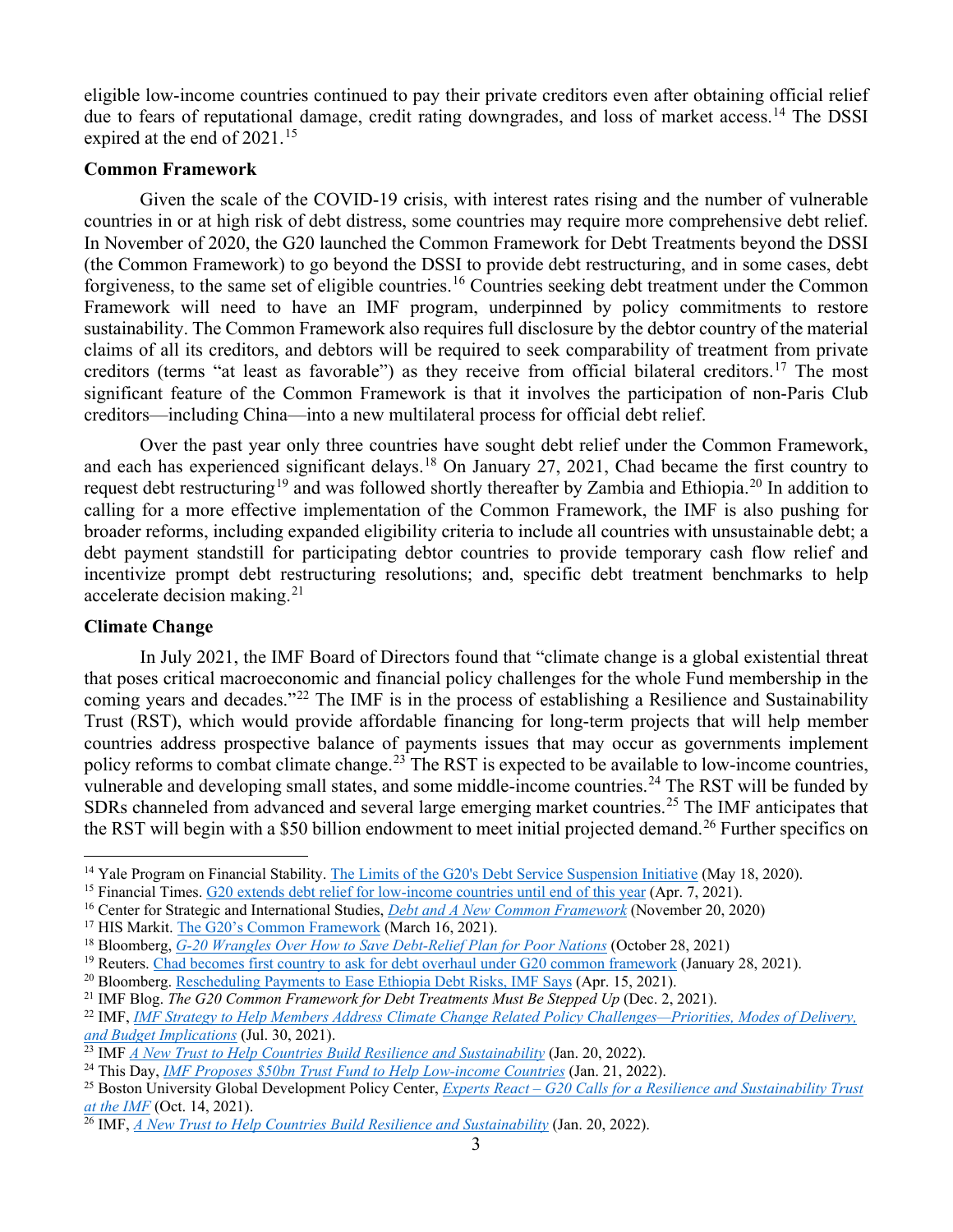the RST, including conditionality terms, access to financing, and expected collaboration with other international institutions, are expected to be deliberated and announced throughout  $2022.^{27}$  $2022.^{27}$  $2022.^{27}$ 

Some critics have pushed back against the IMF's decision to move beyond its traditional role as a lender of last resort and into climate-related financing.<sup>[28](#page-3-1)</sup> However, some international development organizations believe that the IMF has the expertise to analyze global climate threats, assemble countryby-country data, and is well-positioned to determine proper risk models and assist countries in crafting strong and effective policies.<sup>[29](#page-3-2)</sup>

#### **IMF Surcharges**

The global health crisis and recession coupled with interest rates that are cycling upwards has brought new attention to the issue of IMF surcharges.<sup>[30](#page-3-3)</sup> First established in 1997, the IMF began imposing significant interest-rate penalties on middle-income countries that take out large loans from the Fund for prolonged periods of time. Some Members of Congress and development experts have contested that IMF surcharges can hinder a country's ability to maintain sustainable levels of debt and also divert critical resources that could be spent on public health measures and social services.<sup>[31](#page-3-4)</sup> The IMF argues that surcharges are "primarily a risk management tool" designed to limit demand for IMF resources and encourage early repayment of loans.[32](#page-3-5) The IMF acknowledges that these surcharges also contribute significantly to the Fund's precautionary balances and provide up to 30% of the Fund's annual administrative budget. The Department of Treasury notes that very few countries are affected by these surcharges each year, and in fiscal year 2021, 95% of the total surcharge income of almost \$1 billion came from just five large borrowing countries – Argentina, Egypt, Ukraine, Pakistan, and Ecuador. The IMF estimates that surcharges have become the Fund's largest source of revenue, accounting for almost half of revenues from 2020-2022.[33](#page-3-6)

#### **Conditionality**

Given its role in dealing with countries in crisis, the IMF became known as an enforcer of tough reform policies—called "conditionality," which today is widely referred to as "austerity"—that attaches to its financing and is designed to address the balance of payment problems that occasioned the need for IMF financing. The Fund has been criticized for the number, scope and pacing of reform measures it imposes on countries in crisis, which cause a great deal of short-term pain, and are insufficiently attentive to questions of equity and whether the burden of economic adjustment is equitably shared in a society.

In a shift, the IMF's response to the COVID pandemic-induced economic crisis has proven to be far less conditional on fiscal adjustment. According to one study, the IMF financed over 100 programs in 2020. Aside from 13 of them, the vast majority had no, or few, strings attached to them. Many of the IMF programs also encouraged members to prioritize health expenditure and social spending, and to protect vulnerable populations.  $34$ 

<span id="page-3-0"></span><sup>27</sup> Center for Global Development, *[The IMF's New Resilience and Sustainability Trust: Demystifying the Debate over Upper](https://www.cgdev.org/blog/imfs-new-resilience-and-sustainability-trust-demystifying-debate-over-upper-credit-tranche)  [Credit Tranche Conditionality](https://www.cgdev.org/blog/imfs-new-resilience-and-sustainability-trust-demystifying-debate-over-upper-credit-tranche)* (Dec. 22, 2021).

<span id="page-3-1"></span><sup>28</sup> Cohen, P., *[Debate Looms Over I.M.F.: Should It Do More Than](https://www.nytimes.com/2021/10/09/business/economy/imf-mission.html) Put Out Fires?* New York Times (Oct. 9, 2021).

<span id="page-3-2"></span><sup>&</sup>lt;sup>29</sup> Center for Global Development, [The IMF's Surveillance Role and Climate Change](https://www.cgdev.org/blog/imfs-surveillance-role-and-climate-change) (Jan. 11, 2022).

<span id="page-3-3"></span><sup>&</sup>lt;sup>30</sup> Financial Times, "The IMF's [surcharges](https://www.ft.com/content/cc82f5bf-36c6-454f-b7f0-a4a18576ff2b?shareType=nongift&utm_content=156408650&utm_medium=social&utm_source=twitter&hss_channel=tw-905477617775771654) are unfit for purpose", (Mar. 2, 2021).

<span id="page-3-4"></span><sup>31</sup> New York Times, *[Critics Say I.M.F. Loan Fees Are Hurting Nations in Desperate Need](https://www.nytimes.com/2022/01/14/business/economy/imf-surcharges.html)* (Jan. 14, 2022).

<span id="page-3-5"></span><sup>32</sup> IMF Staff Report, *Interim Review of the Adequacy of the Fund's Precautionary Balances,* completed on Nov. 12, 2021, for the Executive Board's consideration on Dec. 13, 2021.

<span id="page-3-6"></span><sup>33</sup> IMF, *[Review Of the Fund's Income Position for FY 2020 And FY 2021-2022](https://www.imf.org/en/Publications/Policy-Papers/Issues/2020/07/24/Review-Of-The-Funds-Income-Position-For-FY-2020-And-FY-2021-2022-49606)* (Jul. 24, 2020).

<span id="page-3-7"></span><sup>34</sup> *The IMF COVID-19 Recovery Index,* by Kevin P. Gallagher and Franco Maldonado Carlin, published in the journal of COVID Economics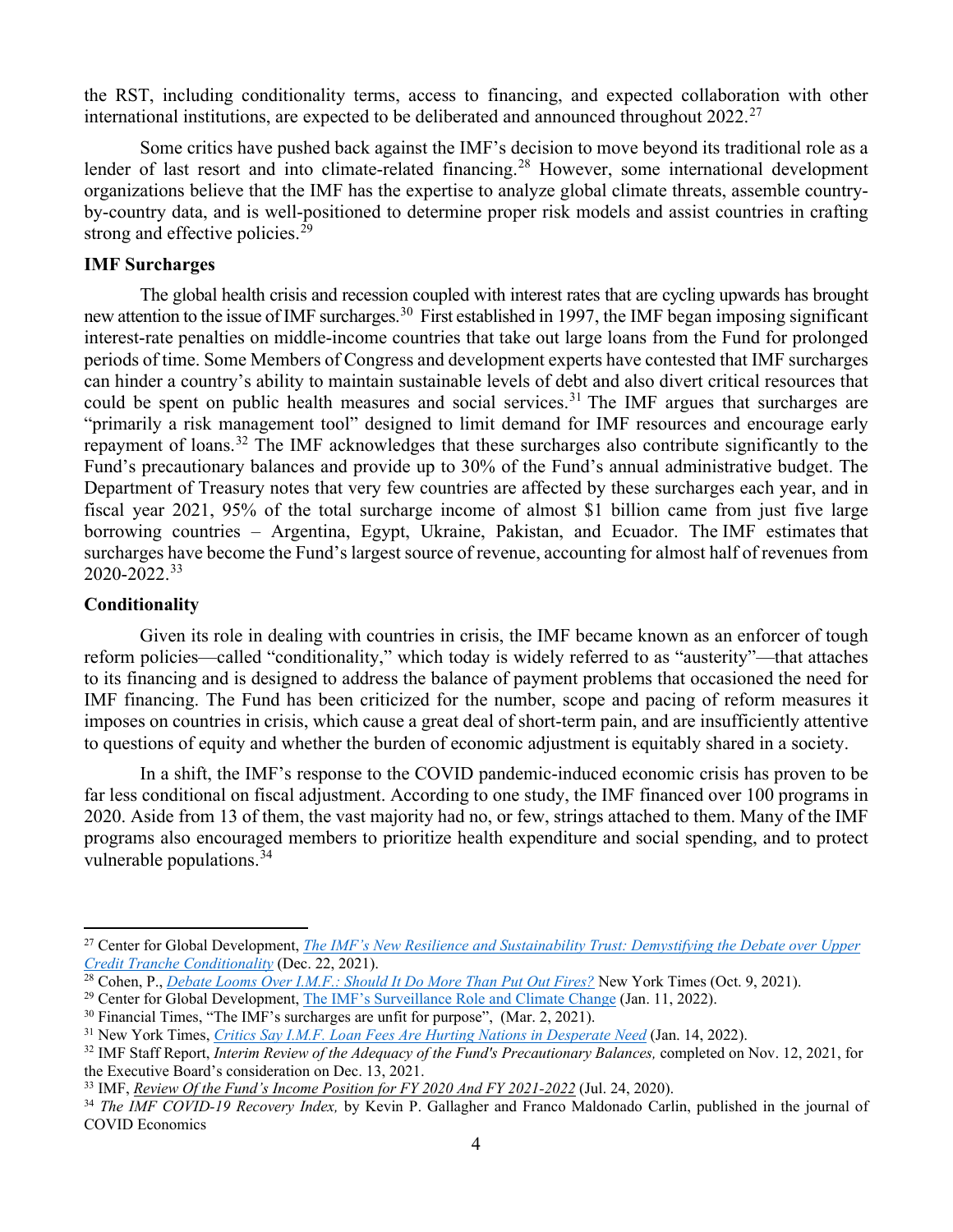The IMF has begun to signal that once the virus is beaten back and the global recession eases, public finances will have to be put back in order, especially in countries where debt was already high before the pandemic arrived.<sup>[35](#page-4-0)</sup> This has revived long-standing criticisms of the Fund's approach to crises, including fiscal consolidation that disproportionally impacts vulnerable communities, exacerbates global levels of inequality, and hinders an equitable and inclusive recovery.<sup>[36](#page-4-1)</sup>

## **Appendix I: Legislation**

- **H.R. 5055, IMF Afghan Recognition Assurance Act** (Barr). This bill directs the Secretary of the Treasury to oppose recognition of Afghanistan at the International Monetary Fund if the Taliban controls Afghanistan's government unless they are found to uphold the rights of women and girls and not providing support for international acts of terrorism.
- **H.R. 6549, To provide support for international initiatives to provide debt relief to developing countries with unsustainable levels of debt, and for other purposes** (Ocasio-Cortez). This bill directs the Secretary of Treasury and the United States representatives at the International Monetary Fund and the World Bank to engage with international financial institutions, official creditors, and relevant commercial creditor groups to advocate for the effective implementation and expansion of the G-20's Common Framework, including through expanded eligibility criteria to include all countries with unsustainable debt; a debt payment standstill for participating countries to provide temporary cash flow relief and incentivize prompt debt restructuring resolutions; and specific debt treatment benchmarks to help accelerate decision making.
- **H.R.** (Waters). This bill would authorize a \$100 million contribution to the IMF's Catastrophe Containment and Relief Trust (CCRT) to support the ability of the IMF to provide immediate debt service relief to poor countries in the wake of catastrophic natural disasters or major, fast-spreading public health emergencies.
- **H.R.** This bill would instruct the U.S. executive director at each of the multilateral development banks to vote against any project that provides a public subsidy to a private sector firm unless the subsidy is awarded using an open, competitive process or on an open-access basis, and for other purposes.
- **H.R.** This bill would authorize the Secretary of the Treasury to loan up to 15 billion Special Drawing Rights to the Poverty Reduction and Growth Trust or other special purpose vehicle at the International Monetary Fund to support climate change and pandemic resiliency in low- and middleincome member countries.

<span id="page-4-0"></span><sup>35</sup> International Politics & Society, *[The IMF's return to austerity?](https://www.ips-journal.eu/topics/democracy/the-imf-held-hostage-4710/)* Kevin P. Gallagher (Oct. 13, 2020).

<span id="page-4-1"></span><sup>&</sup>lt;sup>36</sup> Tamale, N., Oxfam, *[Adding Fuel to Fire: How IMF demands for austerity will drive up inequality](https://reliefweb.int/sites/reliefweb.int/files/resources/bp-covid-loans-imf-austerity-110821-en.pdf) worldwide* (Aug. 11, 2021).